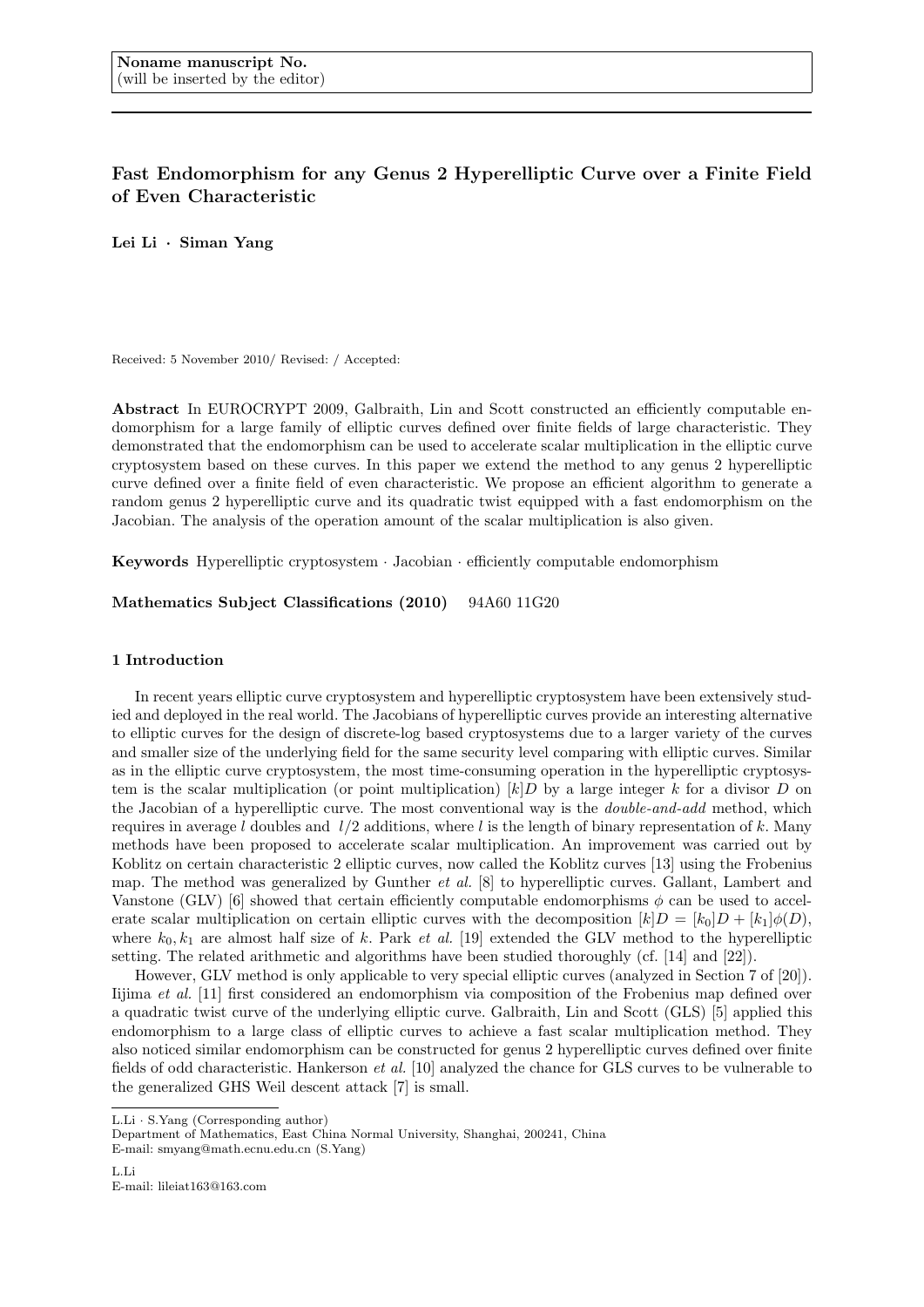The goal of this paper is to extend the GLS construction to all genus two hyperelliptic curves defined over finite fields of even characteristic. Furthermore we propose an efficient algorithm to implement it.

The rest of the paper is organized as follows. In Section 2, we briefly summarize some facts on the Jacobians of hyperelliptic curves. In Section 3, we construct an efficiently computable endomorphism on the Jacobian of the quadratic twist curve for each isomorphism class of genus 2 hyperelliptic curves defined over finite fields of even characteristic. In Section 4, We propose an efficient algorithm to generate a random genus 2 hyperelliptic curve and its quadratic twist equipped with a fast endomorphism on the Jacobian using Vercauteren's algorithm [25]. In Section 5 we show the speedup of the scalar multiplication in the hyperelliptic system with our endomorphism. Section 6 discusses known attacks and explains how to avoid them.

## **2 Preliminaries**

In this section, we summary some basic definitions and facts that will be used in throughout this paper. For an extensive display, the readers are referred to [16].

### 2.1 Hyperelliptic Curves

Let  $\mathbb{F}_q$  be a finite field and fix an algebraic closure  $\overline{\mathbb{F}}_q$  of it. Throughout this paper we fix  $q = 2^l$ for some prime *l*. Suppose that we are given a genus *g* hyperelliptic curve *C* with one point at infinity defined over  $\mathbb{F}_q$  with an affine model

$$
C: Y2 + H(X)Y = F(X),
$$
\n<sup>(1)</sup>

where  $H(X)$ ,  $F(X) \in \mathbb{F}_q[X]$ ,  $F(X)$  is monic,  $deg F(X) = 2g + 1$ ,  $deg H(X) \leq g$ . There are no singular points on  $C(\mathbb{F}_q)$ , i.e., if  $(x, y) \in \mathbb{F}_q \times \mathbb{F}_q$  is a solution of (1), then  $2y + H(x)$  and  $H'(x)y - F'(x)$  do not vanish simultaneously.

For a given integer  $n > 1$  there is a unique degree *n* extension field of  $\mathbb{F}_q$  in  $\overline{\mathbb{F}}_q$ , denoted by  $\mathbb{F}_{q^n}$ . The curve *C* defined in (1) can also be regarded as a curve defined over  $\mathbb{F}_{q^n}$ . The set of  $\mathbb{F}_{q^n}$ -rational points on *C*, denoted by  $C(\mathbb{F}_{q^n})$ , is the set of all points  $P = (x, y) \in \mathbb{F}_{q^n} \times \mathbb{F}_{q^n}$  satisfying equation (1) together with a special point at infinity (denoted by  $\infty$ ). The set of points  $C(\mathbb{F}_q)$  is simply denoted by *C*. The points in C other than  $\infty$  are called finite points. The canonical involution of *C* is defined by  $P = (x, y) \mapsto \tilde{P} = (x, -y - H(x))$ . If  $P = \infty$  then define  $\tilde{P} = \infty$ . As there is no group law of the points in a hyperelliptic curve, one uses the group of the Jacobian of a hyperelliptic elliptic curve in hyperelliptic cryptosystems, the main object considered in this paper.

The divisor class group of a hyperelliptic curve  $C$  denoted  $\mathbb{D}_C$ , is the free abelian group generated by the points of *C*. A divisor  $D \in \mathbb{D}_C$  is a formal sum of points in *C*, i.e.  $D = \sum_{P \in C} n_P P$  with  $n_P \in \mathbb{Z}$ and  $n_P = 0$  for almost all *P*'s. The degree of *D* is defined as  $deg(D) = \sum_{P \in C} n_P$ . A divisor *D* is defined over  $\mathbb{F}_{q^n}$ , if  $\sigma(D) = D$  for all  $\sigma \in \text{Gal}(\overline{\mathbb{F}}_q/\mathbb{F}_{q^n})$ . The set  $\mathbb{D}_C(\mathbb{F}_{q^n})$  of divisors defined over  $\mathbb{F}_{q^n}$  forms a subgroup of  $\mathbb{D}_C$ . Divisors of degree zero in  $\mathbb{D}_C(\mathbb{F}_{q^n})$  form a subgroup of  $\mathbb{D}_C(\mathbb{F}_{q^n})$ , denote by  $\mathbb{D}_C^0(\mathbb{F}_{q^n})$ . To every element *f* of the function field of *C* a divisor is associated via the valuations at every point of *C*,  $div(f) = \sum_{P \in C} v_P(f)P$ . Such divisors are called principal divisors and they form a subgroup of  $\mathbb{D}_{C}^{0}(\mathbb{F}_{q^n})$ , denoted by  $\mathbb{F}_{C}(\mathbb{F}_{q^n})$ . The quotient group  $\mathbb{J}_{C}(\mathbb{F}_{q^n}) = \mathbb{D}_{C}^{0}(\mathbb{F}_{q^n})/\mathbb{P}_{C}(\mathbb{F}_{q^n})$  is called the Jacobian of  $C/\mathbb{F}_{q^n}$ , which is an abelian variety of dimension *g* over  $\mathbb{F}_{q^n}$ .

A reduced divisor of *C* is a divisor of the form  $D = \sum m_i P_i - (\sum m_i) \infty$ , where each  $m_i \geq 0$ ,  $\sum m_i \leq g$  $(g \text{ is the genus of } C)$  and the  $P_i$ 's are finite points such that when  $P_i \in supp(D)$  then  $\tilde{P_i} \notin supp(D)$ , unless  $P_i = \tilde{P}_i$ , in which case  $m_i = 1$ . It follows from the Riemann-Roch theorem that each divisor of a hyperelliptic curve is uniquely linear equivalent to a reduced divisor (see [21]). We handle the elements of the Jacobian through their Mumford representation [18]: a reduced divisor  $D = \sum m_i P_i$  –  $(∑*m*<sub>i</sub>)∞, where P<sub>i</sub> = (x<sub>i</sub>, y<sub>i</sub>), is represented by a couple of polynomials  $u(X)$  and  $v(X)$ , denoted by$  $\overline{D} = (u(X), v(X)),$  where  $u(X) = \prod_{P_i \in supp(D)} (X - x_i)^{m_i}$ ,  $deg(v) < deg(u) \le g$ ,  $v(X)$  is such that  $v(x_i) = y_i$  for each i, and  $u(X)|v^2(X) + v(X)H(X) - F(X)$ . The zero of this group is represented by the pair (1,0). The negative element of  $D = (u(X), v(X))$  is  $-D = (u(X), -H(X) - v(X) \mod u(X)).$ If  $D = (u(X), v(X)) \in \mathbb{J}_C(\mathbb{F}_q)$ , then  $u(X), v(X) \in \mathbb{F}_q[X]$ . In this guise adding two elements of the Jacobian can be performed using *Cantor's algorithm* [1] for odd characteristic and Koblitz's algorithm for even characteristic [12].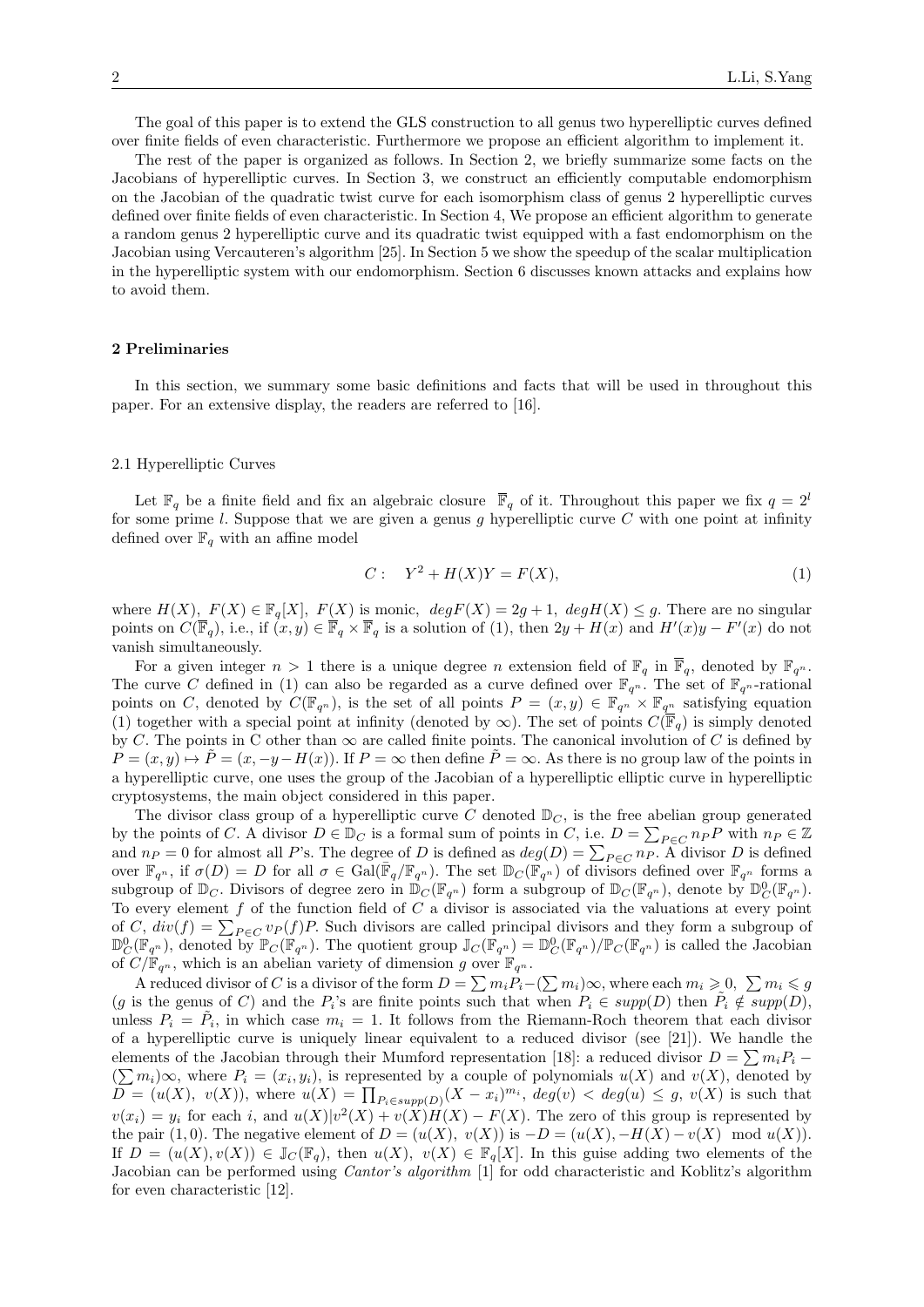It is shown in [2] that every genus 2 hyperelliptic curve over a finite field of even characteristic belongs to exactly one of the following type of isomorphism classes:

Type 1: 
$$
C: Y^2 + (X^2 + a_3X + a_5)Y = X^5 + a_8X + a_{10}, a_1 \neq 0
$$
  
Type 2:  $C: Y^2 + a_3XY = X^5 + a_4X^3 + a_6X^2 + a_{10}, a_3 \neq 0$   
Type 3:  $C: Y^2 + a_5Y = X^5 + a_4X^3 + a_8X + a_{10}, a_5 \neq 0$ 

The number of isomorphism classes of genus 2 hyperelliptic over  $\mathbb{F}_q$  where  $q = 2^l$  is  $2q^3 + q^2 - q$  if *l* is not divided by 4, and  $2q^3 + q^2 - q + 8$  otherwise [3]. In Section 3 we will construct an efficiently computable endomorphism on the Jacobian of the quadratic twist curve for every type of isomorphism classes, respectively.

#### 2.2 Zeta-Functions

Let  $\psi: C_1 \to C_2$  be a non-constant morphism between two curves. The induced pushforward map  $\psi_*$  on the Jacobian is defined by

$$
\psi_*: \qquad \mathbb{J}_{C_1} \longrightarrow \mathbb{J}_{C_2}
$$
\n
$$
\sum m_i P_i - (\sum m_i) \infty \mapsto \sum m_i \psi(P_i) - (\sum m_i) \infty. \tag{2}
$$

*,*

Let *C* be a smooth projective curve of genus *g* defined over a finite field  $\mathbb{F}_q$ . The *q*-th power Frobenius automorphism on *C* defined by  $(x, y) \mapsto (x^q, y^q)$  extends naturally to the Jacobian of *C* and its characteristic polynomial is of the form

$$
P(T) = T^{2g} + c_1 T^{2g-1} + \dots + c_g T^g + qc_{g-1} T^{g-1} + \dots + q^{g-1} c_1 T + q^g,
$$
\n(3)

where  $c_0 = 1$ ,  $ic_i = S_i c_0 + S_{i-1} c_1 + \cdots + S_1 c_{i-1}$  for  $S_i := N_i - (q^i + 1)$ ,  $1 \le i \le g$  and  $N_i = \#C(\mathbb{F}_{q^i})$ . See [14] for details.

The zeta-function of  $C/\mathbb{F}_q$  is of the form

$$
Z(C/\mathbb{F}_q;T) = \frac{L(T)}{(1-T)(1-qT)},
$$

where *L*(*T*) is a degree 2*g* polynomial with integer coefficients, called *L*-polynomial. *L*(*T*) is factorized in  $\mathbb{C}$  as  $L(T) = \prod_{i=1}^{2g} (1 - \omega_i T)$  where  $|\omega_i| = \sqrt{q}$  for all i and  $\omega_i$  can be paired to be pairwise conjugate. It is well known (cf. [25]) that  $L(1) = #\mathbb{J}_C(\mathbb{F}_q)$  and  $L(T) = T^{2g}P(1/T)$ . The curve *C* can also be regarded as defined over an extension field  $\mathbb{F}_{q^r}$  with the zeta-function (cf. [21])

$$
Z(C/\mathbb{F}_{q^r};T) = \frac{L_r(T)}{(1-T)(1-q^rT)}
$$

where  $L_r(T) = \prod_{i=1}^{2g} (1 - \omega_i^r T)$ . The  $r = 2$  case will be applied in the later section.

Vercauteren [25] described an efficient algorithm to compute the zeta function of a hyperelliptic curve defined over a field  $\mathbb{F}_q$  of even characteristic. His algorithm needs running time  $O(2^{5+\epsilon} \log_q^{3+\epsilon})$  for a genus 2 hyperelliptic curve.

# **3 The Endomorphism on the Jacobian**

In this section for each type of genus 2 hyperelliptic curve *C* defined over a finite field  $\mathbb{F}_q$  of even characteristic, we give the explicit formula for the endomorphism on the Jacobian of the hyperelliptic curve  $C_t$ , where  $C_t$  is a quadratic twist of  $C$  defined over  $\mathbb{F}_{q^2}$  (cf. [4]). The endomorphism on the Jacobian of  $C_t/\mathbb{F}_{q^2}$  is defined as  $\phi = \sigma_* \pi_* \sigma_*^{-1}$ , where  $\sigma$  is an isomorphism between C and  $C_t$  defined over  $\mathbb{F}_{q^4}$ ,  $\pi$ is the the *q*-th Frobenius automorphism on *C*, and *∗* is the reduced pushforward map on the Jacobian.

It is straightforward to check that the curve *C<sup>t</sup>* given below is isomorphic to the quadratic twist curve listed in Galbraith's book [4].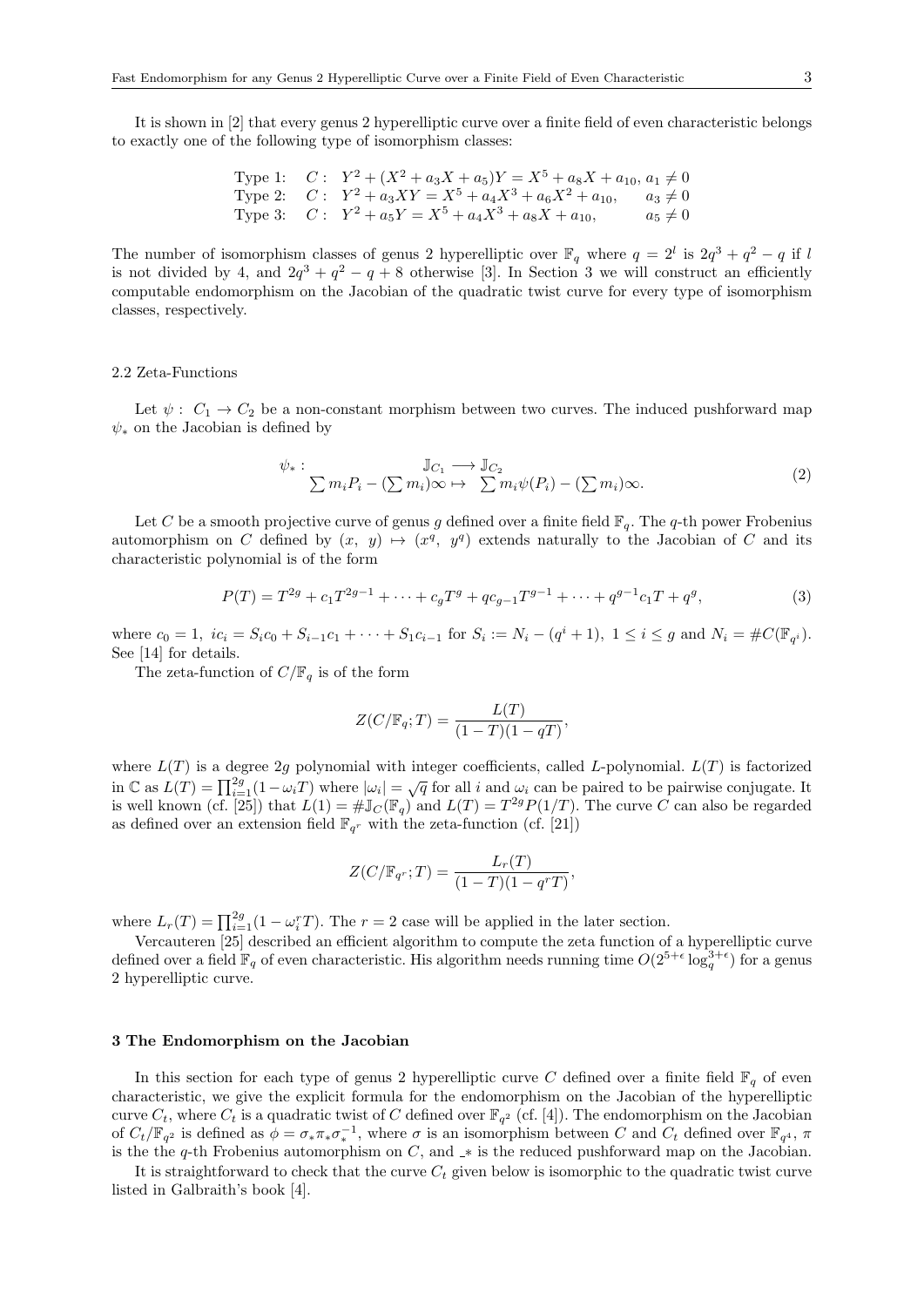#### 3.1 Fast endomorphisms on Jacobians of type-1 hyperelliptic curves

Let *C* be a type-1 curve defined over  $\mathbb{F}_q$  of the form

 $\epsilon$  :  $\epsilon$  :  $\epsilon$  :  $\epsilon$  :  $\epsilon$  :  $\epsilon$  :  $\epsilon$  :  $\epsilon$  :  $\epsilon$  :  $\epsilon$  :  $\epsilon$  :  $\epsilon$  :  $\epsilon$  :  $\epsilon$  :  $\epsilon$  :  $\epsilon$  :  $\epsilon$  :  $\epsilon$  :  $\epsilon$  :  $\epsilon$  :  $\epsilon$  :  $\epsilon$  :  $\epsilon$  :  $\epsilon$  :  $\epsilon$  :  $\epsilon$  :  $\epsilon$  :  $\epsilon$  :  $\epsilon$  :  $\epsilon$  :  $\epsilon$  :  $\epsilon$ 

$$
Y: Y^2 + (X^2 + a_3X + a_5)Y = X^5 + a_8X + a_{10},
$$

and its quadratic twist over  $\mathbb{F}_{q^2}$   $C_t$  has the form

$$
C_t: Y^2 + (X^2 + a_3X + a_5)Y = X^5 + a'_2X^4 + a'_8X + a'_{10},
$$

where  $a'_2$  is an element in  $\mathbb{F}_{q^2}$  with  $\text{Tr}_{\mathbb{F}_{q^2}/\mathbb{F}_2}(a'_2) = 1$ ,  $\gamma$  satisfies  $\gamma^2 + \gamma = a'_2$ ,

$$
\delta = \gamma a_3, \quad \varepsilon = \delta^2 + \delta a_3 + \gamma a_5,\tag{4}
$$

 $a'_8 = \varepsilon a_3 + \delta a_5 + a_8$  and  $a'_{10} = \varepsilon^2 + \varepsilon a_5 + a_{10}$ .  $C_t$  is defined over  $\mathbb{F}_{q^2}$  as

$$
a'_8 = a'_2 a_3^3 + a_8, \qquad a'_{10} = a'_2 a_3^4 + a'_2 a_5^2 + a'_2 a_3^2 a_5 + a_{10} \in \mathbb{F}_{q^2}.
$$

$$
\tag{5}
$$

The isomorphism  $\sigma : C \to C_t$  is  $(x, y) \mapsto (x, y + \gamma x^2 + \delta x + \varepsilon)$ . As any reduced divisor of a genus 2 hyperelliptic curve has a support of at most two finite points, the reduced divisors *D* are classified into three cases:

Case 1:  $D = P - \infty$ .<br>Case 2:  $D = P_1 + P_2$  $\text{Case 2:} \qquad D = P_1 + P_2 - 2\infty, \qquad P_1 \neq P_2.$ Case 3:  $D = 2P - 2\infty$ .

We construct endomorphism  $\phi = \sigma_* \pi_* \sigma_*^{-1}$  on Jacobian of  $C_t$  for each case, respectively.

In Case  $1, \sigma_* : P - \infty \mapsto \sigma(P) - \infty$ . In Mumford representation, for  $P = (x, y), P - \infty = (u(X), v(X))$ with  $u(X) = X - x$ ,  $v(X) = y$ , and  $\sigma(P) - \infty = (u_t(X), v_t(X))$  with  $u_t(X) = X - x$ ,  $v_t(X) =$  $y + \gamma x^2 + \delta x + \varepsilon$ . Hence the expression of  $\sigma_*$  is  $(u_0, v_0) \mapsto (u_0, v_0 + \gamma u_0^2 + \delta u_0 + \varepsilon)$ . Note that  $\sigma_*$  is an involution. The endomorphisms  $\phi$  on the Jacobian of  $C_t$  is of the form

$$
\phi: \quad (u_0, v_0) \stackrel{\sigma_{+}^{-1}}{\mapsto} (u_0, v_0 + \gamma u_0^2 + \delta u_0 + \varepsilon) \stackrel{\pi_{+}^{-}}{\mapsto} (u_0^q, v_0^q + \gamma^q u_0^{2q} + \delta^q u_0^q + \varepsilon^q) \stackrel{\sigma_{+}}{\mapsto} (u_0^q, v_0^q + (\gamma^q + \gamma) u_0^{2q} + (\delta^q + \delta) u_0^q + \varepsilon^q + \varepsilon).
$$
\n(6)

In fact,  $\phi$  is defined over  $\mathbb{F}_{q^2}$  as  $\gamma^q + \gamma = \sum_{i=1}^l (\gamma^{2^i} + \gamma^{2^{i-1}}) = \sum_{i=1}^l (\gamma^2 + \gamma)^{2^{i-1}} = \sum_{i=1}^l (a_2^i)^{2^{i-1}} \in \mathbb{F}_{q^2}$ ,  $\delta^q + \delta = (\gamma^q + \gamma)a_3 \in \mathbb{F}_{q^2}$  and  $\varepsilon^q + \varepsilon = (\delta^q + \delta)^2 + (\delta^q + \delta)a_3 + (\gamma^q + \gamma)a_5 \in \mathbb{F}_{q^2}$ . The cost of performing the map  $\phi$  is roughly equal to two multiplications in  $\mathbb{F}_{q^2}$ .

In Case 2,  $\sigma_* : P_1 + P_2 - 2\infty \to \sigma(P_1) + \sigma(P_2) - 2\infty$  where  $P_1 = (x_1, y_1), P_2 = (x_2, y_2), \sigma(P_1) =$  $(x_1, y_1 + \gamma x_1^2 + \delta x_1 + \varepsilon), \ \sigma(P_2) = (x_2, y_2 + \gamma x_2^2 + \delta x_2 + \varepsilon)$  are represented by  $P_1 + P_2 - 2\infty =$  $(u(X), v(X)), \sigma(P_1) + \sigma(P_2) - 2\infty = (u_t(X), v_t(X))$  with  $u(X) = X^2 + u_1X + u_0, v(X) = v_1X +$  $v_0, u_t(X) = X^2 + u_{t1}X + u_{t0}, v_t(X) = v_{t1}X + v_{t0}.$  We have  $u(X) = u_t(X) = X^2 + (x_1 + x_2)X + x_1x_2$ , i.e.,  $u_{t1} = u_1, u_{t0} = u_0$ , and  $v(X) = ((y_1 + y_2)/(x_1 + x_2))X + (x_1y_2 + x_2y_1)/(x_1 + x_2)$  and also  $v_t(X) =$  $((y_1+y_2+\gamma(x_1^2+x_2^2)+\delta(x_1+x_2))/(x_1+x_2))X+(x_1y_2+x_2y_1+\gamma x_1x_2(x_1+x_2)+\varepsilon(x_1+x_2))/(x_1+x_2),$ i.e.,  $v_{t1} = v_1 + \gamma u_1 + \delta$ ,  $v_{t0} = v_0 + \gamma u_0 + \varepsilon$ . Hence the expression of  $\sigma_*$  is  $(u_1, u_0, v_1, v_0) \rightarrow$  $(u_1, u_0, v_1 + \gamma u_1 + \delta, v_0 + \gamma u_0 + \varepsilon)$ , and thus  $\phi$  is of the form

$$
\phi: (u_1, u_0, v_1, v_0) \stackrel{\sigma_*^{-1}}{\mapsto} (u_1, u_0, v_1 + \gamma u_1 + \delta, v_0 + \gamma u_0 + \varepsilon) \stackrel{\pi_*}{\mapsto} (u_1^q, u_0^q, v_1^q + \gamma^q u_1^q + \delta^q, v_0^q + \gamma^q u_0^q + \varepsilon^q) \stackrel{\sigma_*}{\mapsto} (u_1^q, u_0^q, v_1^q + (\gamma^q + \gamma) u_1^q + (\delta^q + \delta), v_0^q + (\gamma^q + \gamma) u_0^q + \varepsilon^q + \varepsilon).
$$
\n(7)

The map  $\phi$  is also defined over  $\mathbb{F}_{q^2}$  as  $\gamma^q + \gamma$ ,  $\delta^q + \delta$ ,  $\varepsilon^q + \varepsilon \in \mathbb{F}_{q^2}$ . The cost of performing the map  $\phi$  is roughly equal to two multiplications in  $\mathbb{F}_{q^2}$ .

In Case 3,  $\sigma_*$ :  $2P - 2\infty \mapsto 2\sigma(P) - 2\infty$  where  $P = (x, y)$ ,  $\sigma(P) = (x, y + \gamma x^2 + \delta x + \varepsilon)$ . Let  $2P - 2\infty = (u(X), v(X)), 2\sigma(P) - 2\infty = (u_t(X), v_t(X)).$  In this case,  $u(X) = u_t(X) = X^2 - x^2$ . Let  $v(X) = v_1 X + v_0$ , then  $v^2(x) + v(x)H(x) + F(x) = 0$ . Taking derivatives on both sides, obtain  $v'(x)H(x) +$  $v(x)H'(x) + F'(x) = 0$ , i.e.,  $v_1H(x) + yH'(x) + F'(x) = 0$ . Thus,  $v_1 = (yH'(x) + F'(x))/H(x)$ , and  $v_0 = v_1 x + y$ . Similarly, put  $v_t(X) = v_{t1} X + v_{t0}$ , then  $v_{t1} = ((y + \gamma x^2 + \delta x + \varepsilon)H'_t(x) + F'_t(x))/H_t(x) = v_1 +$  $\delta, v_{t0} = v_{t1}x + y + \gamma x^2 + \delta x + \varepsilon = v_0 + \gamma x^2 + \varepsilon$ , where  $F'(X), F'_t(X), H'(X), H'_t(X)$  denote the derivatives of  $F(X)$ ,  $F_t(X)$ ,  $H(X)$ ,  $H_t(X)$ , respectively. Hence the expression of  $\sigma_*$  is  $(u_1, u_0, v_1, v_0) \mapsto (u_1, u_0, v_1 +$ *δ, v*<sub>0</sub> + *γu*<sub>0</sub> + *ε*). The map  $\phi = \sigma_* \pi_* \sigma_*^{-1}$  is of the form

$$
(u_1, u_0, v_1, v_0) \mapsto (u_1^q, u_0^q, v_1^q + \delta^q + \delta, v_0^q + (\gamma^q + \gamma)u_0^q + \varepsilon^q + \varepsilon). \tag{8}
$$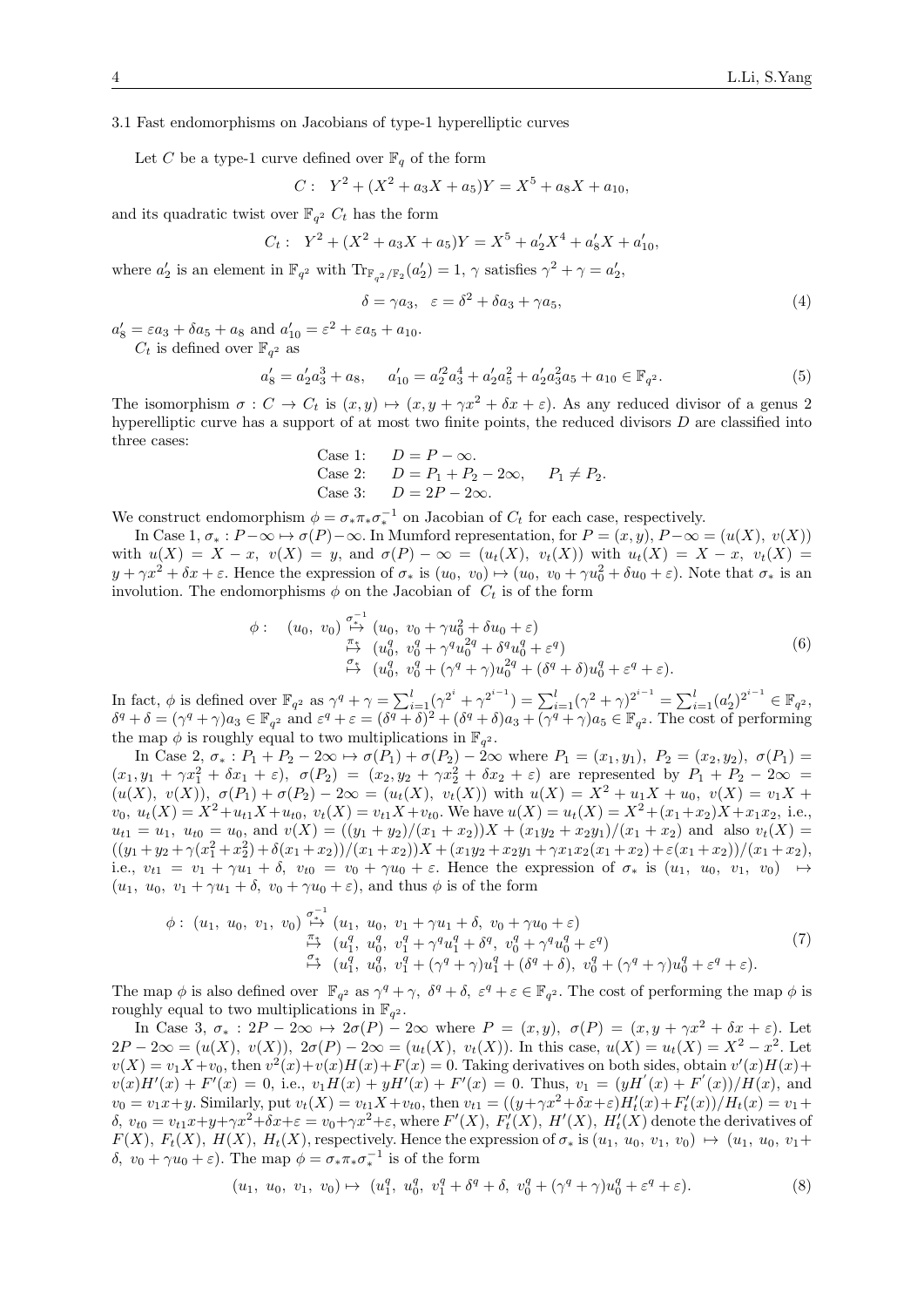## 3.2 Fast endomorphisms on Jacobians of type-2 hyperelliptic curves

Suppose a hyperelliptic curve  $C/\mathbb{F}_q$  is defined by  $Y^2 + a_3XY = X^5 + a_4X^3 + a_6X^2 + a_{10}$  with  $a_3 \neq 0$ and its quadratic twist  $C_t$  is given by

$$
C_t: Y^2 + a_3XY = X^5 + a_4X^3 + a'_6X^2 + a_{10},
$$

where  $a'_6 \in \mathbb{F}_{q^2}$  satisfies  $\text{Tr}_{\mathbb{F}_{q^2}/\mathbb{F}_2}(a_3^{-2}a'_6) = 1$ . The isomorphism map  $\sigma : C \to C_t$  is given by  $(x, y) \mapsto$  $(x, y + \delta x)$ , where  $\delta^2 + a_3 \delta = a_6 + a'_6$ . The fact  $\delta \in \mathbb{F}_{q^4} \backslash \mathbb{F}_{q^2}$  follows from the next result.

**Lemma 1** For  $a, b \in \mathbb{F}_q$ ,  $a \neq 0$ , the equation  $x^2 + ax + b = 0$  has a solution in a characteristic 2 field  $\mathbb{F}_q$  *if and only if*  $\text{Tr}_{\mathbb{F}_q/\mathbb{F}_2}(a^{-2}b) = 0.$ 

The map  $\sigma_*$  is given by  $(u_0, v_0) \mapsto (u_0, v_0 + \delta u_0)$ ,  $(u_1, u_0, v_1, v_0) \mapsto (u_1, u_0, v_1 + \delta, v_0)$ , and  $\phi$  is

$$
\begin{array}{ll}\n\phi: & (u_0, v_0) & \mapsto (u_0^q, v_0^q + (\delta^q + \delta)u_0^q) \\
(u_1, u_0, v_1, v_0) & \mapsto (u_1^q, u_0^q, v_1^q + \delta^q + \delta, v_0^q).\n\end{array} \tag{9}
$$

The map  $\phi$  is defined over  $\mathbb{F}_{q^2}$  as  $\delta^q + \delta = a_3((\delta/a_3)^q + \delta/a_3) = a_3 \sum_{i=1}^l ((\delta/a_3)^{2^i} + (\delta/a_3)^{2^{i-1}}) =$  $a_3 \sum_{i=1}^l ((\delta/a_3)^2 + (\delta/a_3))^{2^{i-1}} = a_3 \sum_{i=1}^l ((a_6 + a'_6)/a_3^2)^{2^{i-1}} \in \mathbb{F}_{q^2}$ .

# 3.3 Fast endomorphisms on Jacobians of type-3 hyperelliptic curves

Suppose a hyperelliptic curve  $C/\mathbb{F}_q$  is defined by  $Y^2 + a_5Y = X^5 + a_4X^3 + a_8X + a_{10}$  with  $a_5 \neq 0$ and its quadratic twist is given by

$$
C_t: Y^2 + a_5Y = X^5 + a_4X^3 + a_8X + a'_{10},
$$

where  $a'_{10} \in \mathbb{F}_{q^2}$  satisfies  $\text{Tr}_{\mathbb{F}_{q^2}/\mathbb{F}_2}(a_5^{-2}(a'_{10} + a_{10})) = \text{Tr}_{\mathbb{F}_{q^2}/\mathbb{F}_2}(a_5^{-2}a'_{10}) = 1$ .

The isomorphism  $\sigma : C \to C_t$  is given by  $(x, y) \mapsto (x, y + \varepsilon)$  with  $\varepsilon^2 + a_5 \varepsilon = a_{10} + a'_{10}$ . Then  $\varepsilon \in \mathbb{F}_{q^4} \backslash \mathbb{F}_{q^2}$ ,  $C_t$  is defined over  $\mathbb{F}_{q^2}$  and  $\sigma$  is defined over  $\mathbb{F}_{q^4}$ .

The pushforward map of  $\sigma$  is  $\sigma_*: (u_0, v_0) \mapsto (u_0, v_0 + \varepsilon), (u_1, u_0, v_1, v_0) \mapsto (u_1, u_0, v_1, v_0 + \varepsilon),$ and thus  $\phi = \sigma_* \pi_* \sigma_*^{-1}$  is

$$
\begin{array}{ll}\n\phi: & (u_0, v_0) & \mapsto (u_0^q, v_0^q + \varepsilon^q + \varepsilon) \\
(u_1, u_0, v_1, v_0) & \mapsto (u_1^q, u_0^q, v_1^q, v_0^q + \varepsilon^q + \varepsilon).\n\end{array} \tag{10}
$$

The map  $\phi$  is defined over  $\mathbb{F}_{q^2}$  as  $\varepsilon^q + \varepsilon = a_5((\varepsilon/a_5)^q + \varepsilon/a_5) = a_5 \sum_{i=1}^l ((\varepsilon/a_5)^{2^i} + (\varepsilon/a_5)^{2^{i-1}}) =$  $a_5 \sum_{i=1}^l ((\varepsilon/a_5)^2 + (\varepsilon/a_5))^{2^{i-1}} = a_5 \sum_{i=1}^l ((a_{10} + a'_{10})/a_5^2)^{2^{i-1}} \in \mathbb{F}_{q^2}$ .

## **4 Implement of the Endomorphism**

In this section we give a fast scalar multiplication method on the Jacobian of *C<sup>t</sup>* employing GLV technique. We have

**Lemma 2** *Suppose that the characteristic polynomial of the Frobenius of C* is  $P(t) = t^4 + c_1t^3 + c_2t^2 +$  $qc_1t+q^2$ . Then the endomorphism  $\phi = \sigma_*\pi_*\sigma_*^{-1}$  defined above satisfies  $(\phi^4+c_1\phi^3+c_2\phi^2+qc_1\phi+q^2)D = \mathcal{O}$ , *for any*  $D \in \mathbb{J}_{C_t}(\mathbb{F}_{q^2})$ *.* 

The following result gives the value of the scalar when the endomorphism  $\phi$  is regarded as a scalar multiplication restricted on a unique prime order subgroup of the Jacobian. Note that the same holds in both [5] and [10].

**Theorem 1** Let r is a prime number with  $r > (q+1)^2$ ,  $r \mid #\mathbb{J}_{C_t}(\mathbb{F}_{q^2})$ . Then  $\phi(D) = [\lambda]D$  for any  $D \in$  $\mathbb{J}_{C_t}(\mathbb{F}_{q^2})[r]$  *with*  $\lambda^2 + 1 \equiv 0 \pmod{r}$ *.*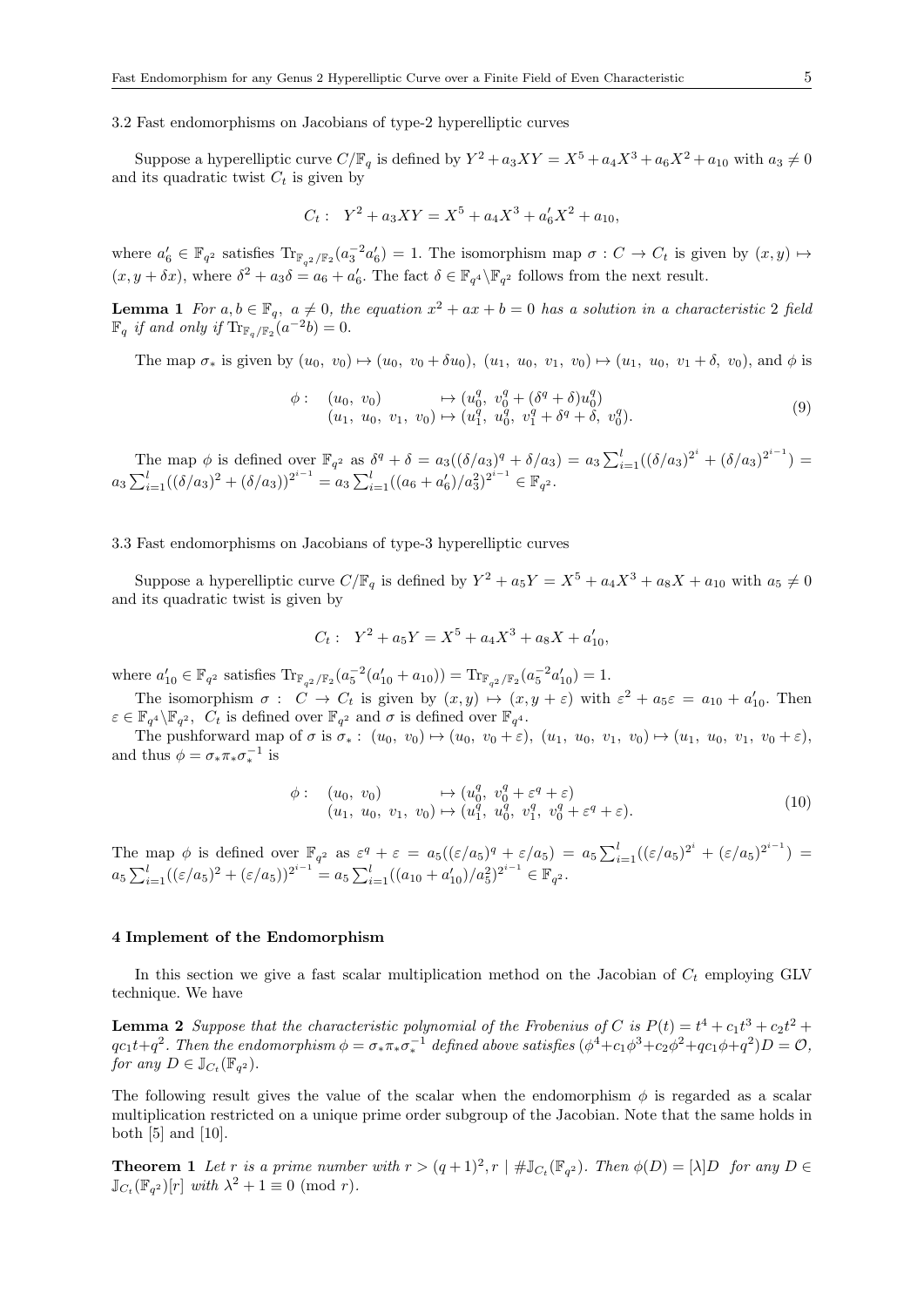| Algorithm |         | Key generation                                                                                                                                     |
|-----------|---------|----------------------------------------------------------------------------------------------------------------------------------------------------|
|           | OUTPUT: | l, $C_t$ , $\phi$ , $\lambda$                                                                                                                      |
| 1.        |         | Choose a prime $\overline{l}$ and set $q = 2^l$                                                                                                    |
| 2.        | repeat  |                                                                                                                                                    |
| 3.        |         | Choose random $a_3$ , $a_5$ , $a_8$ and $a_{10} \in \mathbb{F}_q$ . Compute $c_1$ , $c_2$ in (3) of $C/\mathbb{F}_q$ using Vercauteren's algorithm |
| 4.        |         | Choose random $a'_2 \in \mathbb{F}_{2^{2l}}$ such that $\text{Tr}_{\mathbb{F}_{2l}}/\mathbb{F}_2(a'_2) = 1$                                        |
| 5.        |         | Compute $\gamma$ , $\delta$ , $\varepsilon$ from (4)                                                                                               |
| 6.        |         | Compute $a'_8$ , $a'_{10}$ from (5)                                                                                                                |
| 7.        |         | Set $C_t$ : $\check{Y}^2 + (X^2 + a_3X + a_5)Y = X^5 + a'_2X^4 + a'_8X + a'_{10}$                                                                  |
| 8.        |         | Compute $t = #\mathbb{J}_{C_t}(\mathbb{F}_{q^2})$ by (11)                                                                                          |
| 9.        | until   | $t = hr$ where r is a prime larger than $(q + 1)^2$                                                                                                |
| 10.       |         | Define $\phi$ by (6), (7), (8)                                                                                                                     |
| 11.       |         | Let $\lambda = (q-1)^{-1}c_1^{-1}(c_2 - q^2 - 1)$ (mod r)                                                                                          |
| 12.       |         | return <i>l</i> , $C_t$ , $\phi$ , $\lambda$                                                                                                       |

*Proof* We prove the theorem for each type of hyperelliptic curves, respectively.

Suppose *C* is a type-1 hyperelliptic curve. Fix a divisor  $D \in \mathbb{J}_{C_t}(\mathbb{F}_{q^2})$  (i.e.,  $u_i, v_i \in \mathbb{F}_{q^2}$  for each *i*), we have  $\phi^2$ :  $(u_0, v_0) \mapsto (u_0, v_0 + (\gamma^{q^2} + \gamma)u_0^2 + (\delta^{q^2} + \delta)u_0 + \epsilon^{q^2} + \epsilon), (u_1, u_0, v_1, v_0) \mapsto (u_1, u_0, v_1 + \epsilon^{q^2} + \epsilon)$  $(\gamma^{q^2} + \gamma)u_1 + (\delta^{q^2} + \delta), v_0 + (\gamma^{q^2} + \gamma)u_0 + (\varepsilon^{q^2} + \varepsilon))$  from (6), (7) and (8). Since  $\gamma^{q^2} + \gamma = \text{Tr}_{\mathbb{F}_{q^2}/\mathbb{F}_2}(a'_2) = 1$ ,  $\delta^{q^2} + \delta = (\gamma^{q^2} + \gamma)a_3 = a_3$  and  $\varepsilon^{q^2} + \varepsilon = (\delta^{q^2} + \delta)^2 + (\delta^{q^2} + \delta)a_3 + (\gamma^{q^2} + \gamma)a_5 = a_5$ ,  $\phi^2 : (u_0, v_0) \mapsto$  $(u_0, v_0 + u_0^2 + a_3u_0 + a_5), (u_1, u_0, v_1, v_0) \mapsto (u_1, u_0, v_1 + u_1 + a_3, v_0 + u_0 + a_5).$  If  $D = (X + u_0, v_0),$ then  $-D = (X + u_0, X^2 + a_3X + a_5 + v_0 \pmod{X - u_0} = (X + u_0, v_0 + u_0^2 + a_3u_0 + a_5) = \phi^2(D)$ .  $D = (X^2 + u_1X + u_0, v_1X + v_0)$ , then  $-D = (X^2 + u_1X + u_0, X^2 + (a_3 + v_1)X + a_5 + v_0 \pmod{X^2}$  $u_1X + u_0$ )) =  $(X^2 + u_1X + u_0, (v_1 + u_1 + a_3)X + v_0 + u_0 + a_5) = \phi^2(D)$ .

If *C* is a type-2 hyperelliptic curve, then  $\phi^2$ :  $(u_0, v_0) \mapsto (u_0, v_0 + a_3 u_0), (u_1, u_0, v_1, v_0) \mapsto$  $(u_1, u_0, v_1+a_3, v_0)$ . If C is a type-3 hyperelliptic curve, then  $\phi^2$ :  $(u_0, v_0) \mapsto (u_0, v_0+a_5), (u_1, u_0, v_1, v_0) \mapsto$  $(u_1, u_0, v_1, v_0 + a_5)$ . In both cases  $\phi^2(D) = -D$  for any  $D \in \mathbb{J}_{C_t}(\mathbb{F}_{q^2})$ .

The Hasse-Weil bound gives that  $(q-1)^4 \leq #\mathbb{J}_{C_t}(\mathbb{F}_{q^2}) \leq (q+1)^4$ . If prime  $r > (q+1)^2$ , then  $r^2 \nmid #\mathbb{J}_{C_t}(\mathbb{F}_{q^2})$  implying that there is a unique *r*-order subgroup of  $\mathbb{J}_{C_t}(\mathbb{F}_{q^2})$ . Thus there exists an integer  $\lambda \in [0, r-1]$  such that  $\phi(D) = [\lambda]D$  for all  $D \in \mathbb{J}_{C_t}(\mathbb{F}_{q^2})[r]$ . As  $-D = \phi^2(D) = [\lambda^2]D$ ,  $\lambda^2 + 1 \equiv 0 \pmod{r}$  which finishes the proof.

**Corollary 1** *The value*  $\lambda$  *is*  $\lambda = (q-1)^{-1}c_1^{-1}(c_2 - 1 - q^2)$  (mod *r*).

*Proof* From Theorem 1 and Lemma 2, we have  $\lambda^4 + c_1 \lambda^3 + c_2 \lambda^2 + qc_1 \lambda + q^2 \equiv 0 \pmod{r}$ ,  $\lambda^2 \equiv -1 \pmod{r}$ . Therefore  $\lambda \equiv (q-1)^{-1}c_1^{-1}(c_2 - 1 - q^2)$  (mod *r*).

The following result is used to compute the size of  $\mathbb{J}_{C_t}(\mathbb{F}_{q^2})$ .

**Proposition 1** Let C be a hyperelliptic curve over  $\mathbb{F}_q$ *,*  $M_1 = \#C(\mathbb{F}_q)$ *,*  $M_2 = \#C(\mathbb{F}_{q^2})$ *. Then*  $\# \mathbb{J}_{C_t}(\mathbb{F}_{q^2}) =$  $(1 + c_2 + q^2)^2 - (c_1 + c_1q)^2 - 2(2c_2 - c_1^2)(1 + q^2)$ , where  $c_1 = M_1 - 1 - q$ ,  $c_2 = (M_2 - 1 - q^2 + c_1^2)/2$ .

*Proof* The L-polynomial of  $C/\mathbb{F}_q$  is  $L(T) = 1 + c_1T + c_2T^2 + c_1qT^3 + q^2T^4$ , where  $c_1 = M_1 - 1 - q$ ,  $c_2 = (M_2 - 1 - q^2 + c_1^2)/2$ . Suppose  $L(T)$  factors as  $(1 - \alpha_1 T)(1 - \bar{\alpha}_1 T)(1 - \alpha_2 T)(1 - \bar{\alpha}_2 T)$ , then  $\# \mathbb{J}_C(\mathbb{F}_q) = L(1) = 1 + c_1 + c_2 + c_1 q + q^2, \# \mathbb{J}_C(\mathbb{F}_{q^2}) = L_2(1) = (1 - \alpha_1^2)(1 - \bar{\alpha}_1^2)(1 - \alpha_2^2)(1 - \bar{\alpha}_2^2) =$  $L(1) \times L(-1) = (1 + c_2 + q^2)^2 - (c_1 + c_1q)^2$ .

Suppose the characteristic polynomial of the  $q^2$ -th Frobenius on *C* is  $P(T) = T^4 + b_1 T^3 + b_2 T^2 +$  $q^2b_1T + q^4$ . Then the  $q^2$ -th Frobenius on  $C_t$  is  $P(-T) = T^4 - b_1T^3 + b_2T^2 - q^2b_1T + q^4$ . Thus the L-polynomial of  $C_t/\mathbb{F}_{q^2}$  is  $1 - b_1T + b_2T^2 - b_1q^2T^3 + q^4T^4$ , and  $L_2(T) = 1 + b_1T + b_2T^2 + b_1q^2T^3 + q^4T^4$ . Now we have  $\#\mathbb{J}_{C_t}(\mathbb{F}_{q^2}) = L(C_t/\mathbb{F}_{q^2}; 1) = 1 - b_1 + b_2 - b_1 q^2 + q^4 = \#\mathbb{J}_{C}(\mathbb{F}_{q^2}) - 2(b_1 + b_1 q^2)$ , where  $b_1 = 2c_2 - c_1^2$ . Thus it holds

$$
\# \mathbb{J}_{C_t}(\mathbb{F}_{q^2}) = (1 + c_2 + q^2)^2 - (c_1 + c_1 q)^2 - 2(2c_2 - c_1^2)(1 + q^2). \tag{11}
$$

We give a key generation algorithm to generate a random type-1 hyperelliptic curve and its quadratic twist equipped with an explicit fast endomorphism and *good* Jacobian (*good* means the size of Jacobian is the product of a large prime and a small integer). The algorithm also applies to other two types of hyperelliptic curves with little change.

In the next section we employ various known methods for simultaneous scalar multiplication to compare with the operation amount of scalar multiplication with our endomorphism. The analysis shows that a significant speedup can be expected because a great number of doublings are eliminated at the expense of a few additions on the Jacobian.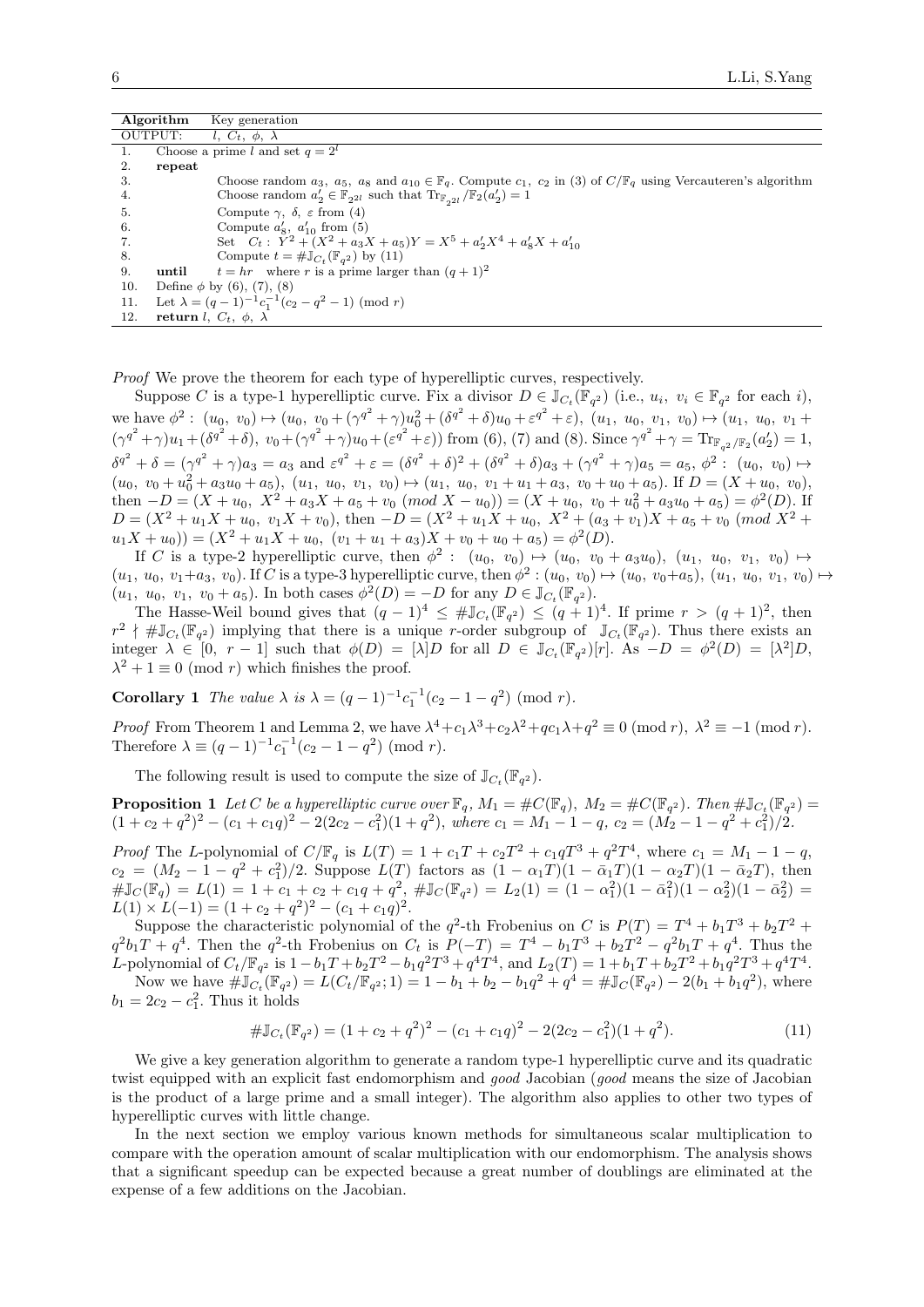|                                   | Precomputation stage                 | Evaluation stage                     |
|-----------------------------------|--------------------------------------|--------------------------------------|
| $2^w$ -ary method                 | $(2^w - 2)A$                         | $\frac{m}{w}(1-\frac{1}{2^w})A + mD$ |
| width-w NAF method                | $1D + (2^{w-2} - 1)A$                | $\frac{m}{w+1}A + mD$                |
| sliding window method<br>over NAF | $1D + (\frac{2^w - (-1)^w}{3} - 1)A$ | $\frac{m}{w+v(w)}A+mD$               |

**Table1:** Expected number of Jacobian operations by single scalar multiplication methods

**Table 2:** Expected number of Jacobian operation for multiexponentition

|                                             | Precomputation stage                                            | Evaluation stage                                    |
|---------------------------------------------|-----------------------------------------------------------------|-----------------------------------------------------|
| Simultaneous<br>$2^w$ -ary method           | $(2^{2w}-3)A$                                                   | $\frac{m}{2w}(1-\frac{1}{2^{2w}})A+\frac{m}{2}D$    |
| Simultaneous sliding<br>window method       | 1A $(w = 1)$<br>$(2^{2w} - 2^{2(w-1)} - 2)A + 2D \quad (w > 1)$ | $\frac{m}{2} \cdot \frac{1}{w+1/3}A + \frac{m}{2}D$ |
| width- $w$ NAF-based<br>interleaving method | $0 (w = 2)$<br>$(2 \cdot 2^{w-2} - 2)A + 2D \quad (w > 2)$      | $\frac{m}{w+1}A + \frac{m}{2}D$                     |
| JSF method                                  | 2A                                                              | $\frac{m}{4}A + \frac{m}{2}D$                       |

## **5 Performance Comparisons**

In this section, we compare the costs of computing a large scalar multiplication  $[k]$ *D* for general curves and our hyperelliptic curves.

The basic idea used to speed up single scalar multiplication for general hyperelliptic curves is to use the signed binary expansions of *k* (e.g. non-adjacent forms) with precomputations. A natural extension of the NAF form is width-*w* NAF. The average density (i.e. proportion of non-zero coefficients) of a width-*w* NAF is  $1/(w + 1)$  and the precomputation costs  $2^{w-2}$  Jacobian operations (cf. p.99 of [9]). Another method is the sliding windows over NAF expansions (cf. p.101 of [9]) which is slightly cheaper than a width-*w* NAF. Table 1 summarizes the average numbers of additions and doublings of different single scalar multiplication, where *A* and *D* denote cost of addition and doubling on Jacobian, *m* is the bitlength of *k*, *w* is the size of the window.

As analyzed in [20] the identity  $\phi^2(D) = -D$  for  $D \in \mathbb{J}_{C_t}(\mathbb{F}_{q^2})[r]$  leads to the decomposition  $[k]D =$  $[k_0]D+[k_1]\phi(D)$  with  $k_0, k_1 \leq \sqrt{2r}$ . To use GLV decomposition to compute  $k_0, k_1$ , one firstly produces a sequence of relations  $s_i r + t_i \lambda = r_i$ , for  $i = 0, 1, 2, \cdots$  by making use of the extended Euclidean algorithm applied to *r*,  $\lambda$ . The length of the sequence is less than  $2\log_2 r$  (cf. p.226 of [24]). Hence, the cost of finding linearly independent short vectors  $v_1$ ,  $v_2$  is less than  $\lceil 2\log_2 r \rceil$  integer divisions. Note that  $\phi(D)$  and  $v_1$ ,  $v_2$ (which do not depend on *k*) can be precomputed if *λ, r,* and *D* are known. When *k* is given, one needs to take a vector close to  $(k, 0)$  which was generated by  $v_1$ ,  $v_2$  with integer coefficients. This is equal to solve a system of two linear equations in two unknowns over rational number field, then round the solutions to the nearest integers. They are much cheaper than computing a scalar multiplication.

Allowing precomputation, one can use the fixed window method, simultaneous sliding window method (cf. [9], Section 3.3.1 and 3.3.3) and interleaving method [17] to accelerate simultaneous scalar multiplication. Other approaches include using the joint sparse form (JSF) [23] to save additions. In Table 2 the average number of Jacobian operation of different methods for multiexponentation  $[k]D = [k_0]D + [k_1] \phi(D)$ is listed, where the bitlength of components  $k_0$ ,  $k_1$  are assumed to be half that of  $k$ .

Lange [15] analyzed the cost of Jacobian operations over three different coordinate systems: affine coordinates *A*, projective coordinates  $P$  and a new coordinates  $N$ , as listed in Table 3 where the parameter  $a_1$  is the coefficient in  $H(X)$  in (1). The addition  $C_1 + C_2 = C_3$  denotes the computation of an addition, where the first input is in coordinate system  $C_1$ , the second in  $C_2$  and the output is in  $C_3$ . Same for doubling  $2\mathcal{C}_1 = \mathcal{C}_2$ .

 $v(w) = 4/3 - (-1)^w/(3 \cdot 2^{w-2}).$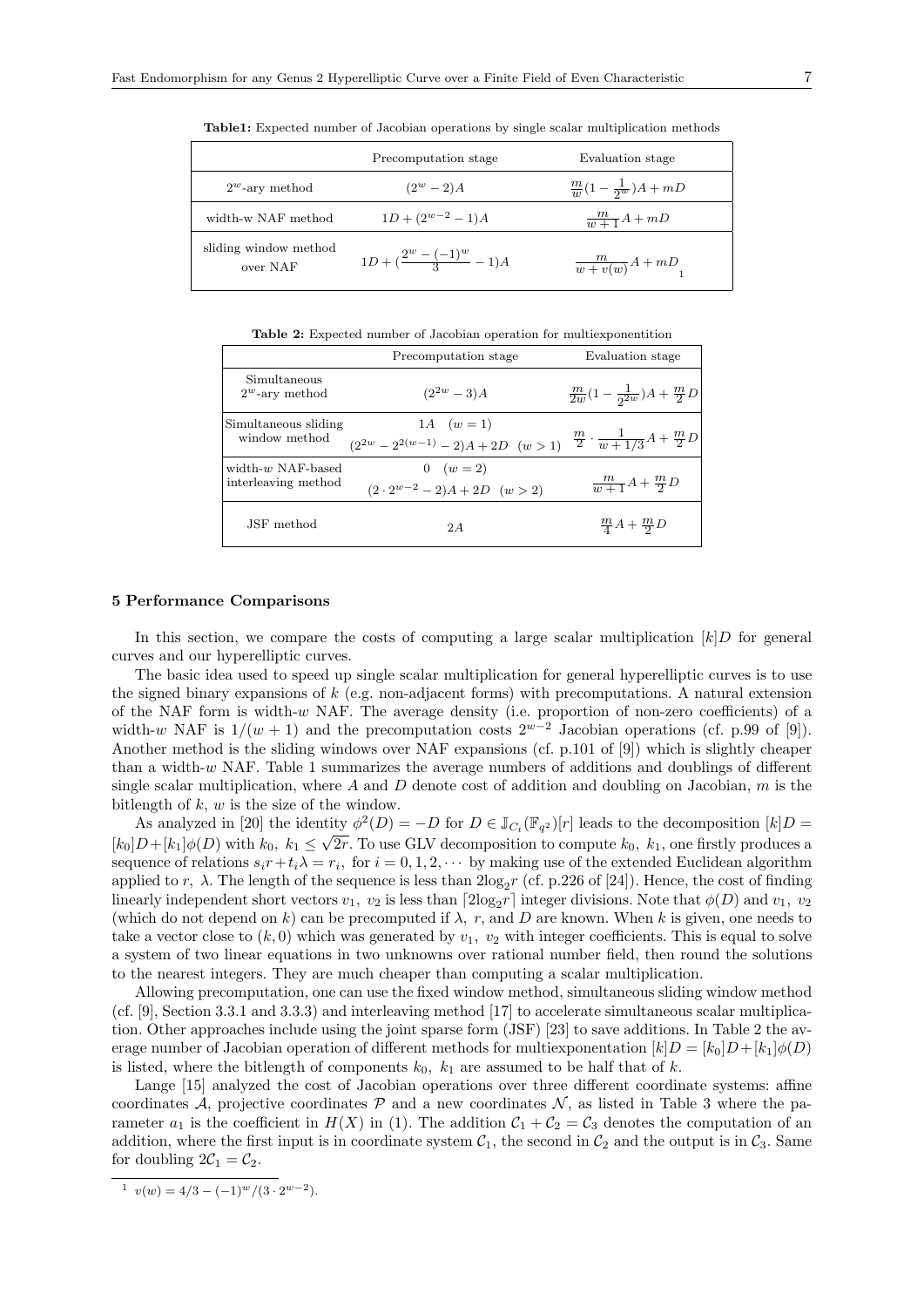| Lable Of Gaobami operation copy for through coordinated                                                       |                          |                          |             |                    |                    |
|---------------------------------------------------------------------------------------------------------------|--------------------------|--------------------------|-------------|--------------------|--------------------|
|                                                                                                               | Doubling                 |                          | Addition    |                    |                    |
| operation                                                                                                     | costs                    |                          | operation   | costs              |                    |
|                                                                                                               | $a_1\neq 0$              | $a_1 = 0$                |             | $a_1 \neq 0$       | $a_1 = 0$          |
| $2P = P$                                                                                                      | 7 <i>S</i> , 38 <i>M</i> | 7 <i>S</i> , 36 <i>M</i> | $A + P = P$ | 4 <i>S</i> , $39M$ | 4 <i>S</i> , $39M$ |
| $2\mathcal{N}=\mathcal{N}$                                                                                    | 6S,~37M                  | $6S$ , $35M$             | $A+N=N$     | $5S$ , $37M$       | $6S$ , $36M$       |
| Multiplication cost in $\mathbb{F}_{2l}$ is denoted by M, Squaring cost in $\mathbb{F}_{2l}$ is denoted by S. |                          |                          |             |                    |                    |

**Table 3:** Jacobian operation cost for various coordinates

**Table 4:** Comparisons of cost by the number of field squaring and multiplication

| Cost of sliding window method over NAF for general curves over $\mathbb{F}_{2127}$                 |                      |                      |  |  |  |  |
|----------------------------------------------------------------------------------------------------|----------------------|----------------------|--|--|--|--|
| $m = 160, w = 2$                                                                                   | $m = 160, w = 3$     | $m = 160, w = 4$     |  |  |  |  |
| $1232.7S + 7943.3M$                                                                                | $1153.8S + 7385.5M$  | $1138.4S + 7297.6M$  |  |  |  |  |
| $m = 256, w = 2$                                                                                   | $m = 256, w = 3$     | $m = 256, w = 4$     |  |  |  |  |
| $1968.7S + 12679.3M$                                                                               | $1836.4S + 11726.8M$ | $1805.8S + 11526.2M$ |  |  |  |  |
| Cost of wNAF-based interleaving method for our hyperelliptic curves over $\mathbb{F}_{267\times2}$ |                      |                      |  |  |  |  |
| $m = 160, w = 2$                                                                                   | $m = 160, w = 3$     | $m = 160, w = 4$     |  |  |  |  |
| $746.7S + 4933.3M$                                                                                 | $702S + 4640M$       | $682S + 4544M$       |  |  |  |  |
|                                                                                                    |                      |                      |  |  |  |  |
| $m = 256, w = 2$                                                                                   | $m = 256, w = 3$     | $m = 256, w = 4$     |  |  |  |  |
| $1194.7S + 7893.3M$                                                                                | $1110S + 7304M$      | $1066S + 7030.4M$    |  |  |  |  |

The cost of our curves is calculated for the case when  $a_1 \neq 0$ .

In Table 4, we list the field squaring and multiplication cost to compute  $[k]$ *D* for curves that we constructed comparing with that the best known method for general random curves, where the cost of squaring is denoted by *S*, and the cost of multiplication is denoted by *M*. We use the Jacobian doubling formulae  $2\mathcal{N} = \mathcal{N}$  and addition  $\mathcal{A} + \mathcal{N} = \mathcal{N}$  in Table 3 to avoid field inversions in the evaluation stage with a "penalty" which takes one field inversion and seven multiplications for each precomputed entry as to change coordinates  $\mathcal N$  to coordinates  $\mathcal A$ . In practice, this penalty is small unless the space constraints for precomputation is very limited. We assume that the cost of one inversion equals six field multiplications as in [10]. We use the sliding window method over NAF to compute scalar multiplication  $[k]$ *D* for general random curves and width-*w* NAF-based interleaving method to compute multiexponentiation  $[k]D = [k_0]D + [k_1] \phi(D)$  for our curves. From the theoretical comparison of the cost listed in Table 4, it is clear that a great number of multiplications and squarings are eliminated for our curves. We stress that a strict comparison of the cost is impossible mainly due to the security requirement that our curves should be defined over  $\mathbb{F}_{2^{2l}}$  with *l* being a prime, while the general curves are defined over  $\mathbb{F}_{2^k}$  for some prime *k*.

#### **6 Security Considerations**

For cryptographic purposes, it is essentially necessary to have the Jacobian of a hyperelliptic curve with a large group order in the hyperelliptic cryptosystem based on the DLP on the Jacobian. In general it is computationally hard to compute the order of the Jacobian. Here we present an algorithm to test whether the twist of a random hyperelliptic curve is suitable for cryptography. We employ Vercautern's algorithm to compute the zeta function of a genus 2 hyperelliptic curve defined over a field that is half the size of the underlying field of our curve, which makes the key generation comparatively fast. We require the group order of the Jacobians of our hyperelliptic curves to be divisible by a large prime at least 160-bit to protect against Pollard-rho and BSGS attacks. To avoid the variant of Weil descent attack, we can increase the field size so that our curves are intractable to Gaudry's index-calculus attack.

#### **7 Conclusion**

We construct an efficiently computable endomorphism on the Jacobian of a quadratic twist curve of any genus 2 hyperelliptic curves defined over a finite field of even characteristic. Our construction is valid for every genus hyperellptic curve over a finite field of even characteristic. This broaden the range for selecting suitable curves in hyperelliptic cryptosystem. The performance comparison shows that our construction offers significant point multiplication acceleration via GLV decomposition technique.

**Acknowledgements** The second author was supported by the National Natural Science Foundation of China under Grant 10801050 and Shanghai Leading Academic Discipline Project, Project Number: B407.